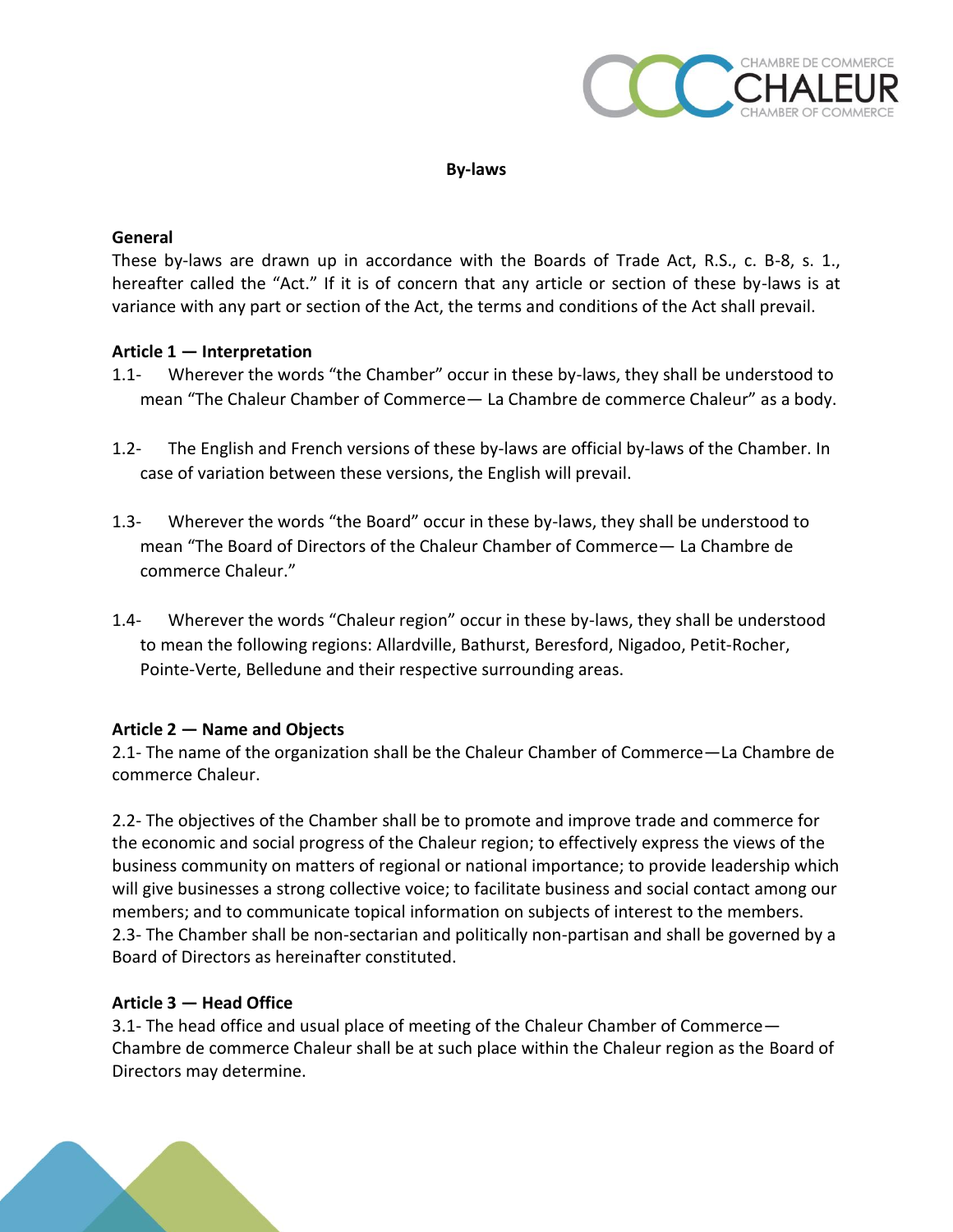

### **Article 4 — Membership**

4.1- Any person, business or organization that supports the objectives of the Chamber may apply for membership. Every member is entitled to one vote per membership.

4.2- Each association, corporation, partnership or society which is a member shall be entitled to designate a representative (in accordance with such limitations established by the board) who shall be a member of the Chamber and who may exercise all rights and privileges of such membership.

4.3- Application for membership shall be submitted to the Chamber by using a form that has been pre-approved by the Board.

4.4- Each application for membership shall be accompanied by the fees for the year as may be prescribed by the classification of membership in place at the time of registration.

4.5- Membership shall continue until a member has resigned in accordance with the provisions of these by-laws or has been removed from the roll of members by action of the board.

4.6- A member shall be considered to be a member in good standing when all dues and other liabilities on the books of the Chamber are paid in full.

4.7- Any member of the Chamber may be expelled by a two-thirds vote from the Board, provided that the Board shall have determined that such membership is prejudicial to the best interests of the Chamber and provided that the member in question shall have had an opportunity, upon thirty days' notice from the Board, to show cause why such membership should not be terminated.

# **Article 5 — Membership Fees and Assessments**

5.1- The annual fees for membership shall be determined annually by the Board.

5.2- The membership fees shall be paid on an annual basis.

5.3- No assessment other than annual membership fees may be levied against members, unless they have been approved by a majority of the members present at a general meeting of the Chamber. The notice to call such a general meeting shall state the nature of the proposed assessment.

# **Article 6 — Officers and Directors**

6.1- The Officers of the Chamber shall be the President, one or more Vice-Presidents and the Treasurer.

6.2- The Executive Committee of the Chamber shall consist of the Officers, the immediate past President and the Executive Director.

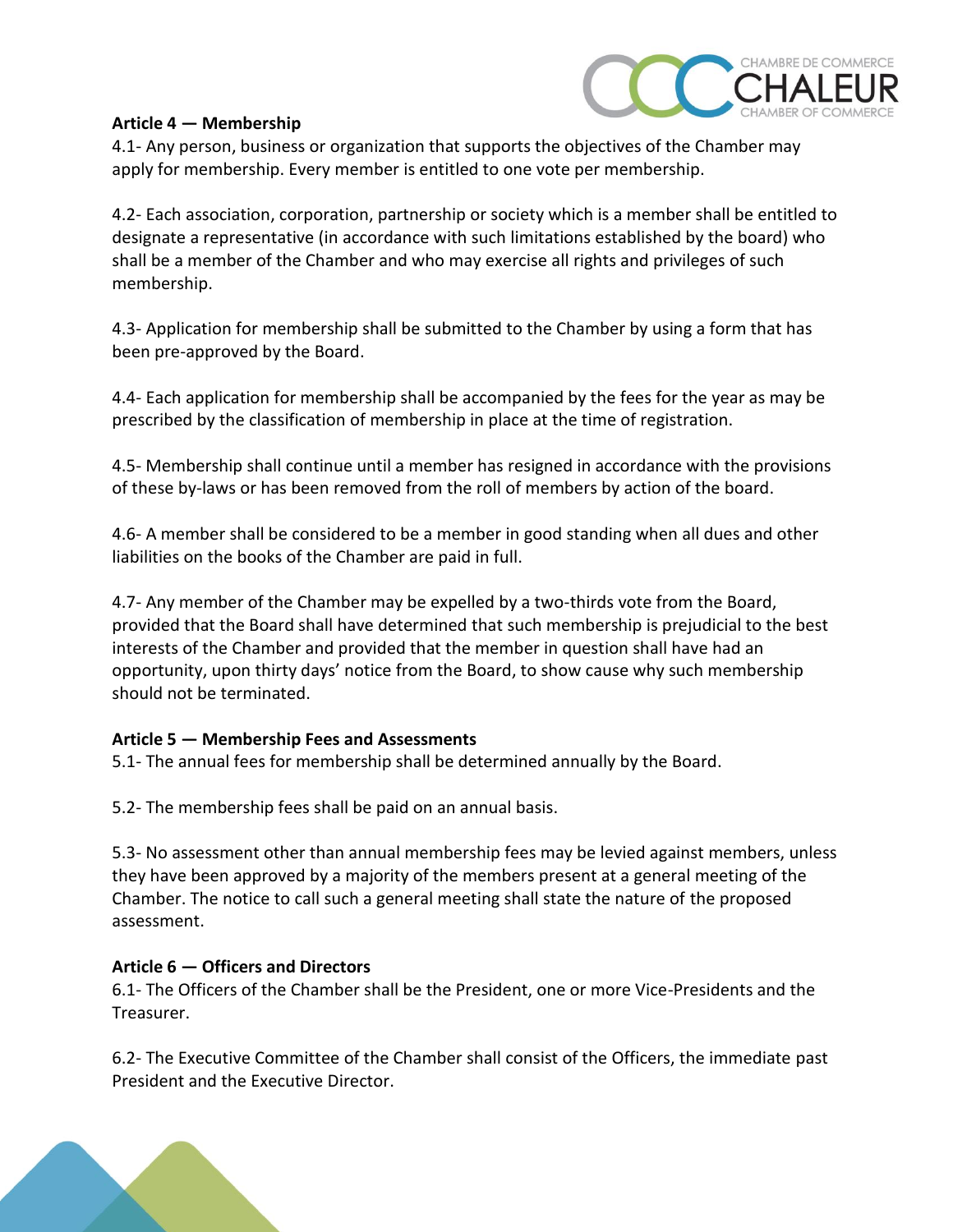

6.3- The Board shall be composed of the following:

a) Ten (10) Directors (including the Officers); representing four (4) Directors from Bathurst and one Director from each of the following regions: Allardville, Beresford, Nigadoo, Petit-Rocher, Pointe-Verte and Belledune.

b) One Executive Director (non-voting).

c) Others at the discretion of the Board (non-voting).

d) In any of the regions, excluding Bathurst, as described in article 7.3, the number of elected Directors will increase to two (2) members for the individual regions that will have attained one hundred (100) members within the Chamber.

e) In the event that the positions for the ten (10) Directors mentioned in a) are not filled, there would be at-large positions created to fill any vacancies in a).

6.4- The term of office for elected members of the Board shall be two (2) years renewable.

6.5- The term of office for the Officers, member of the Executive Committee, shall be one year, renewable for a maximum of two (2) consecutive terms. After a pause of a minimum of one year, they may be appointed to the Executive Committee for a new term.

Exception shall be given to the Treasurer, who may hold the same office for more than two (2) consecutive years in succession, but for no more than four (4) years, subject to approval by the board annually.

6.6- The Board shall govern and have the general power of administration of the Chamber on behalf of its members. The Board may adopt such regulations deemed necessary as long as they are consistent with the provision of these by-laws.

The Board shall have the authority to do all such things on behalf of the Chamber, which are consistent with the objectives of the Chamber.

No public pronouncement in the name of the Chamber may be made unless authorized by the Board or by some person or group of persons to whom the Board has designated authority.

6.7- Any six or more Directors lawfully met shall constitute quorum at meetings of the Board and a majority of such quorum may do all things within the power of the Board.

6.8- If any member of the Board is absent for three (3) consecutive meetings of the Board without permission of the Board, another member may be appointed in replacement of the member who is absent.

6.9- The Board may delegate any of its powers (except such as specified to be exercised by the Board throughout these by-laws) to the Executive Committee and revoke such delegation.

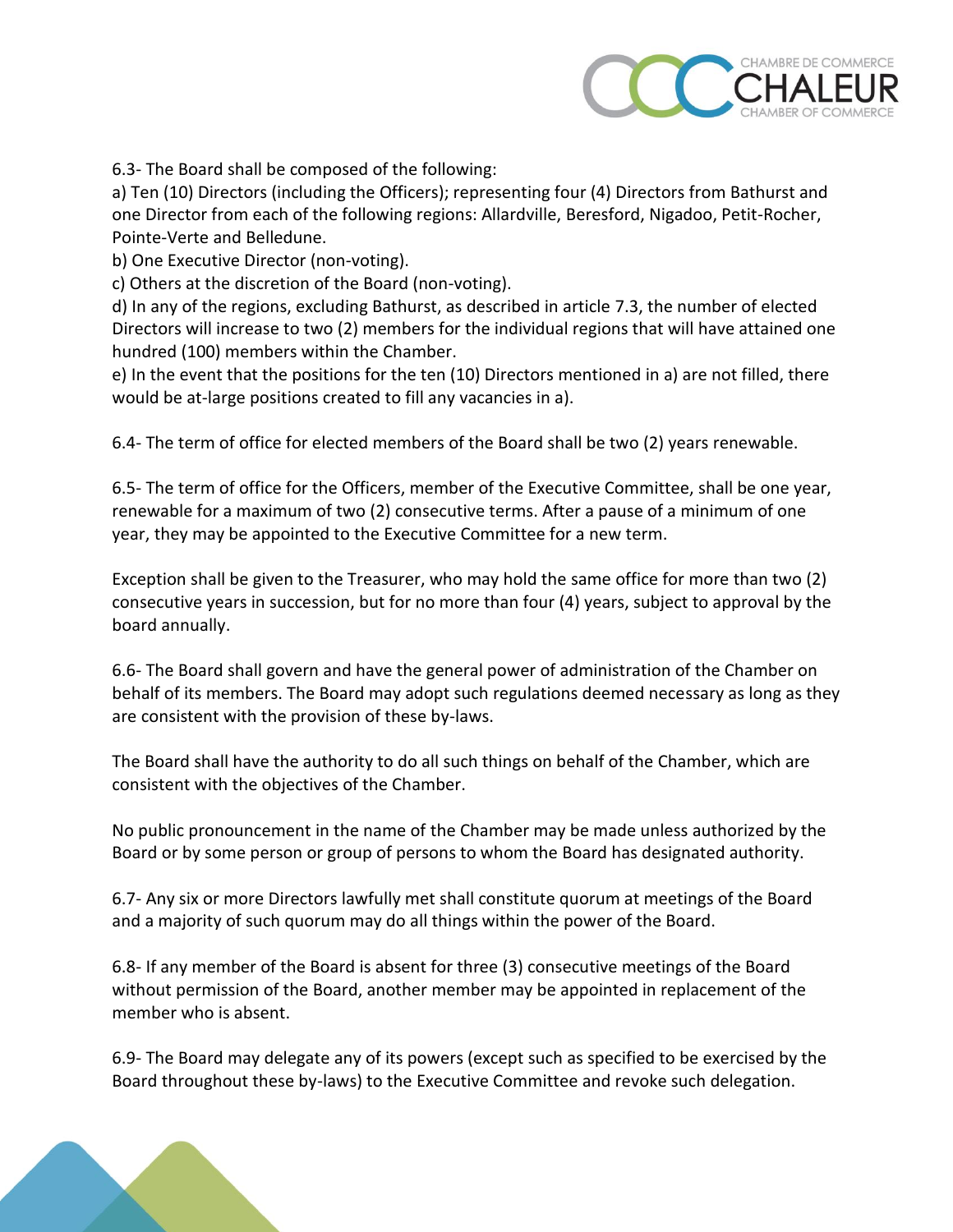

6.10- The Executive Committee shall generally carry the business of the Chamber between meetings of the Board and shall report its activities to the Board. It shall be responsible for the supervision of the activities of the Chamber, control of the Chamber's finances within budget limitations, the organization and functioning of Chamber committees and such responsibilities as may be delegated.

6.11- Any three (3) or more voting members of the Executive Committee shall constitute quorum at meetings of the Executive Committee.

# **Article 7 — Nominations**

7.1- The annual election of Directors shall be done during the Annual General Meeting.

7.2- The Board shall appoint a Nomination Committee consisting of the President, the Executive Director, one board member and at least two (2) members of the general membership at least ninety (90) days prior to the Annual General Meeting. The Chair of the Committee shall also appoint a scrutineer for the election.

The Nomination Committee will validate nominations based on the following:

- By giving due consideration to fair representation of the membership.
- Nominees must adhere to the principles of the Chamber and be prepared to function within the parameter of the by-laws and code of conduct.
- Nomination forms must be signed by three (3) nominators (3 different members) in good standing and the nominee. Email signatures are accepted in exceptional circumstances.

7.3- No less than forty-five (45) days prior to the Annual General Meeting, an invitation shall be circulated electronically, by fax or email, to all members in good standing to submit nominations.

7.4- The Nomination Committee shall submit a report to the Board at least fifteen (15) days prior to the Annual General Meeting. The name of the candidates asking for a nomination shall be distributed to the members by email or fax, ten (10) days prior to the Annual General Meeting.

7.5- Any nomination form submitted to nominate a candidate willing to allow their name to stand for election will be accepted. Nomination forms shall also be signed by three (3) members in good standing. The nominee must consent to this nomination in writing.

7.6- All nomination forms shall be received at the Chamber three weeks (21 days) prior to the Annual General Meeting.

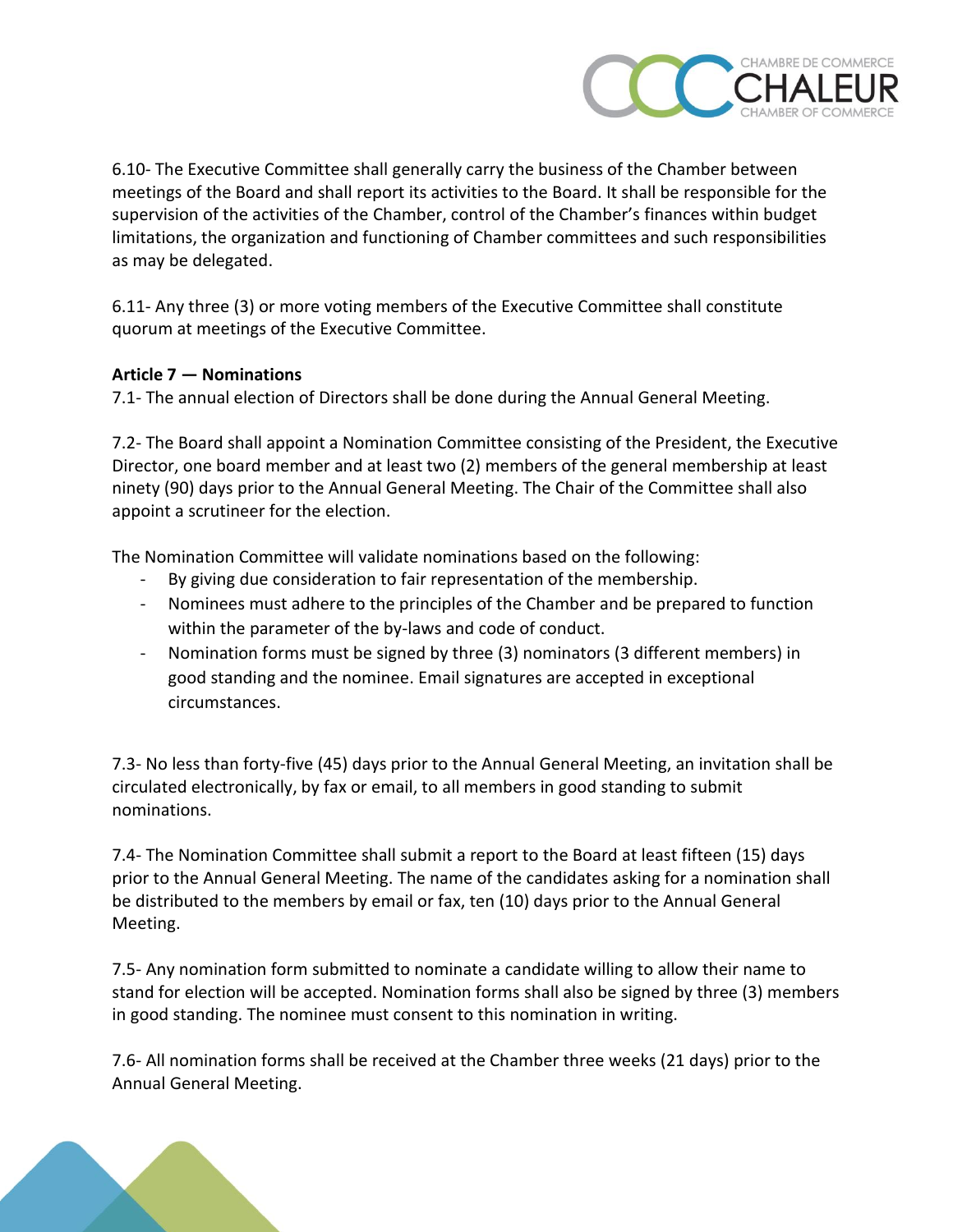

# **Article 8 — Election of Directors**

8.1- Where there is only one nominee for any position on the Board or only such number of nominees as there are positions available on the Board of Directors, such position shall be filled by acclamation at the Annual General Meeting.

8.2- In the event that there are no further nominations of candidates willing to allow their name to stand for election as a member of the Board within the time allotted, the nominees shall be declared duly elected members of the Board.

8.3- In the event that any member of the Board vacates their office, the Board shall have the power to fill such vacancy by appointing in their place another member of the Chamber to serve the rest of the board member's term. The vacancy shall be filled by a nomination made by a Director and will be voted on by a secret ballot by the members of the Board of Directors. A majority vote will be necessary for the candidate to be named a Director.

8.4- Any member of the Board, including the Executive Director, who is a candidate in a municipal, provincial or federal election, excluding positions on boards, must take a leave of absence from the Board for the duration of that election. If the member is subsequently elected, they must resign from the Board upon election.

8.5- Elected representatives to or individuals directly employed by the Federal Parliament, the Provincial Legislature or any Regional of Municipal Council are not eligible to be elected to the Board of Directors.

# **Article 9 — Election and Duties of Officers**

9.1- Immediately after adjournment of the Annual General Meeting, the Board of Directors shall appoint the Officers for the upcoming year from the members of the Board.

9.2- In the event that any Officer vacates their office, the Board shall have the power to fill such vacancy by appointing in their place another member of the Board of Directors to serve the rest of the Officer's term.

9.3- The President shall preside over all meetings of the Chamber, the Board and the Executive Committee. The President shall exercise such authority and perform such duties as the Board shall prescribe and shall serve as the main spokesperson for the Chamber.

9.4- The Vice-Presidents shall generally assist the President and in the absence of the President, one of them shall preside at the meeting and otherwise perform the duties of the President.

9.5- The Treasurer shall take charge of the Chamber's records and funds and will supervise the keeping of records of the Chamber's revenue and expenditures. The Treasurer shall report

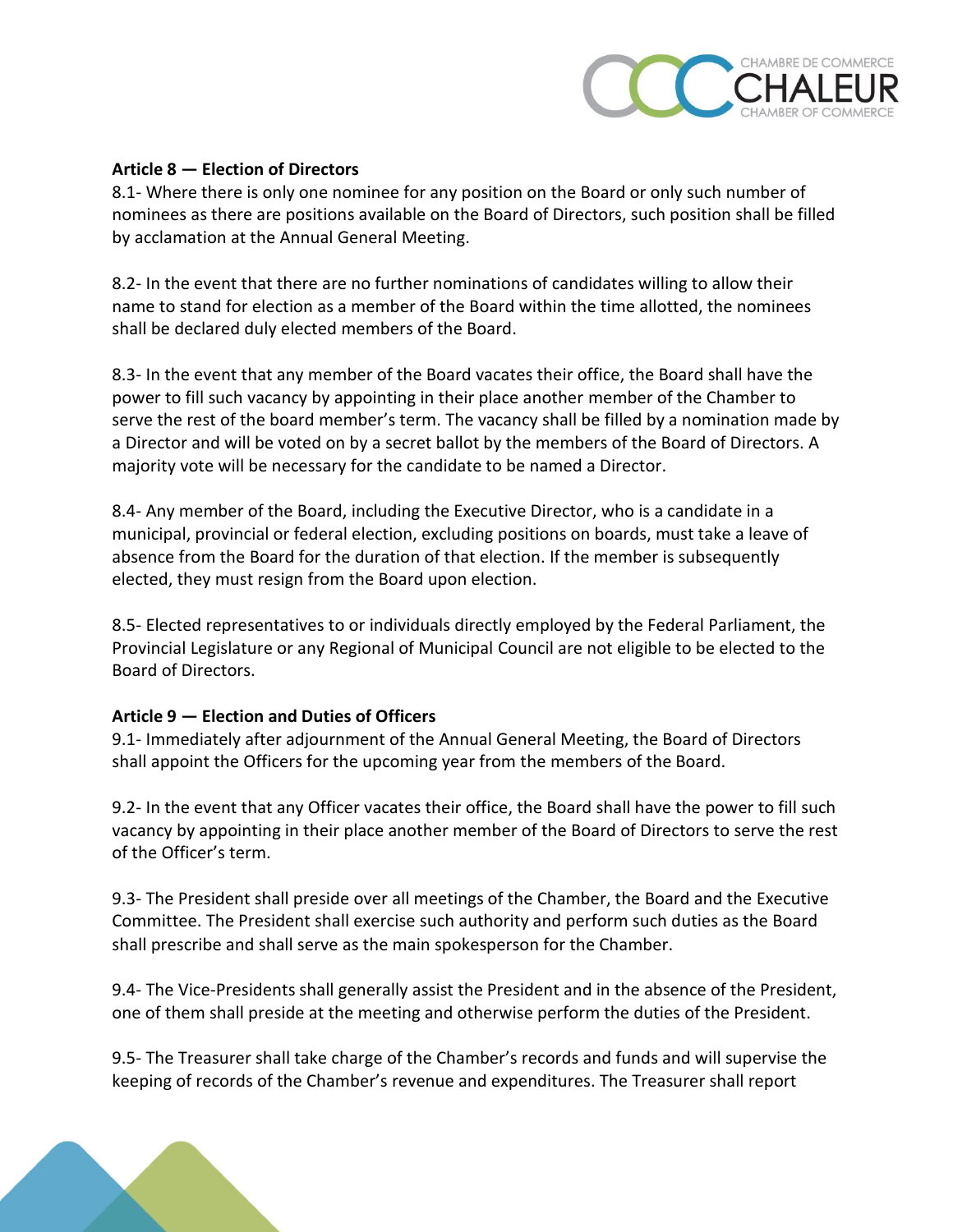

annually to the Chamber on its financial standing and perform such other duties as may be directed by the Board.

9.6- The Officers authorized to sign legal documents and cheques requiring signatures on behalf of the Chamber, shall be any two (2) of the following: President, Vice-Presidents, Treasurer and Executive Director.

# **Article 10 — Executive Director**

10.1- The Executive Director hired by the Board shall be responsible to the Board through the Executive Committee.

10.2- The Executive Director shall have responsibility for the management and administration of the Chamber and shall exercise authority over the affairs and personnel of the Chamber, subject to the direction of the Executive Committee.

The Executive Director shall be responsible for:

- program planning and research;
- the provision of staff supports to various committees;
- membership development and relations;
- planning and management of meetings, seminars, conferences and special events;
- financial planning and management;
- public and media relations; and
- such duties as may be assigned by the Board.

The Executive Director shall serve as or delegate recording Secretary to the Board and Executive Committee and shall keep minutes of the proceeding of the Chamber. Only the Executive Director shall have the care and custody of its records and attend to the publication of its reports.

When authorized, they serve as a spokesperson for the Chamber. If the Executive Director is not present during meetings, the Board shall delegate someone to act has secretary.

10.3- The Executive Director shall be a non-voting member of the Board and Executive Committee except for the Nomination Committee. The Executive Director shall be excused from the meeting in matters relating to remuneration and any contract between the Chamber and Executive Director.

10.4- Remuneration and any contract between the Chamber and the Executive Director shall be determined by the Executive Committee and subject to the approval of the Board.

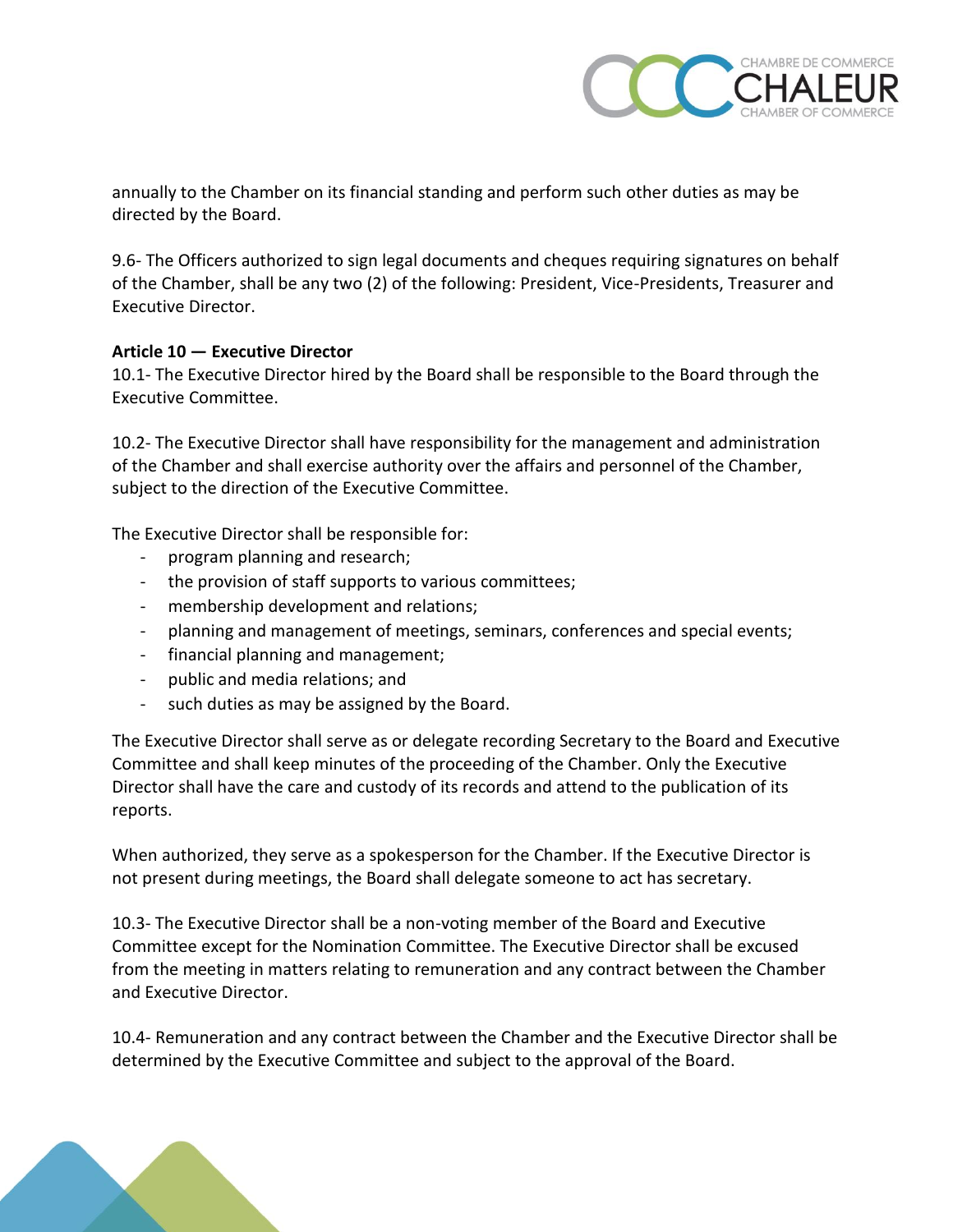

10.5- The Executive Director will report to the human resources committee in matters concerning tasks, responsibility and employment contracts. The committee shall be formed of three (3) Directors, with at least one member of the Executive Committee.

# **Article 11 — Meetings**

11.1- The Annual General Meeting of the Chamber shall be held within five (5) months after the fiscal year's end, at a time and place determined by the Board. This meeting may be held virtually in exceptional circumstances.

11.2- A Special General Meeting of the Chamber may be called by the President, the Executive Committee, the Board, or upon the written request of thirty (30) members of the Chamber. Notice of such a Special General Meeting shall contain a statement of the purpose of the meeting.

11.3- Notice of Annual or Special General Meetings, naming the time and place of assembly, shall be emailed, mailed, or faxed to the last known address of each member at least ten (10) days prior thereto or shall be published publicly on social media.

11.4- Thirty (30) members shall constitute quorum at Annual or Special General Meetings. The majority of votes is considered to be two thirds of the members present.

11.5- The Board shall meet at least six times a year to carry on the business of the Chamber. Meetings of the Board may be open to all voting members of the Chamber to speak on invitation of the President, however, only members of the Board shall be entitled to vote or introduce motions at these meetings.

11.6- Minutes of the proceeding of all Annual and Special General Meetings of the Chamber and all Board and Executive Committee meetings shall be kept and shall be signed by the person who presides the meeting at which they are adopted.

# **Article 12 — Committees**

12.1- The Board shall have the power to appoint such standing committees as it may deem advisable, and to delegate matters to such committees with instructions and conditions as the Board may determine. Standing committees shall be: Human Resources, Finance, Strategic Planning and Marketing & Communication.

12.2- A Chairperson must be appointed to each committee. The Chairperson of such committees must be a member of the Board and shall report to the Board when necessary.

# **Article 13 — Review of Financial Statements**

13.1- Accountants shall be appointed by the members present at the Annual General Meeting and the accountant shall review the books and accounts of the Chamber at least once a year.